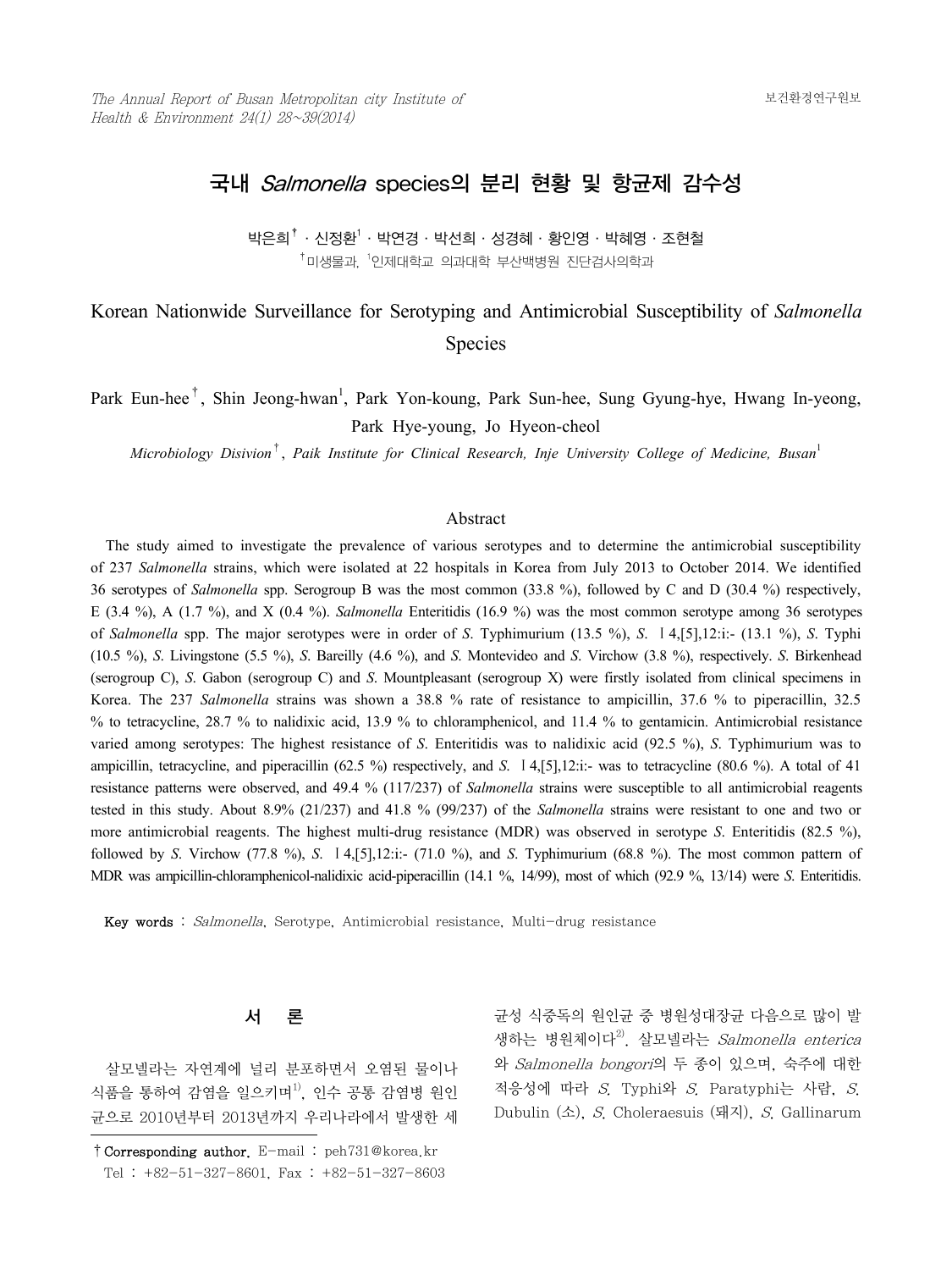과  $S$ . Pullorum (닭) 등으로 숙주 적응성이며,  $S$ . Enteritidis와 S. Typhimurium은 사람과 다른 동물에 서 장염 등을 일으키는 숙주 비적응성 혈청형이다<sup>1,3)</sup>.

 Salmonella enterica의 6개 아종(subspecies) 중 대 표적인 것은 Salmonella enterica subspecies enterica 로 주로 사람과 온혈동물에서 분리되며, 현재까지 알려진 혈청형(serotype)은 2,500여 개이다 $^{1)}$ . 우리나라에서 1986년부터 2013년까지 분리된 혈청형은 233개로<sup>4)</sup>, 장 티푸스와 파라티푸스(1군 법정 감염병) 및 살모넬라감염 증(지정 감염병)으로 관리되어 균의 분리 등 확인 진단 시 신고 대상 병원체이나, 분리된 병원체에 대한 관리는 이 루어지지 않고 있다. 살모넬라균의 확인 동정은 생화학 및 혈청학적 실험으로 이루어지며 최종 혈청형(serotype) 은 편모 항원 실험으로 가능하다. 임상 검체에서 분리되 는 살모넬라균에 대한 최종 혈청형 확인은 주로 국립보건 연구원과 16개 시 · 도 보건환경연구원의 공공보건실험실 에서 이루어지고 있다.

 현재 국가 차원의 살모넬라 병원체에 대한 분리현황 등 특성 연구는 국립보건연구원 주관 하에 시 ․ 도별 협력병 원을 지정하여 급성설사환자의 임상 검체를 대상으로 한 EnterNet-Korea 사업에서 분리되는 병원체 위주로 이 루어지고 있다. EnterNet-Korea 사업에 참여하지 않는 병원에서 분리되는 살모넬라 병원체는 실험 후 폐기되거 나, 자체 보관하기 때문에 국가 살모넬라 병원체 감시망 에서는 배제되고 있다.

 살모넬라 감염증의 치료는 건강한 성인에서 단순한 위 장관염의 경우 자연 치유가 가능하지만 영․유아의 경우 치 명적일 수 있어 항균제 치료를 요하며 ampicillin, sulfamethoxazole-trimethoprim, fluoroquinolone,  $cefotaxime$  등을 사용해 왔다 $^{5)}$ . 최근에는 이러한 항균제 에 내성을 갖는 내성균의 출현과, 가축의 치료제 등 광범 위한 항균제의 사용으로 인한 다제 내성균이 문제가 되고 있으며 $^{6}$ . 우리나라에서 가장 많이 분리되고 있는 S. Enteritidis 및 S. Typhimurium의 항균제의 내성률과 다제 내성률은 증가하고 있는 추세이다<sup>5,7,8)</sup>.

 EnterNet-Korea 사업을 제외한 국내에서 살모넬라에 대한 연구는 서울<sup>9)</sup>, 경기<sup>8)</sup>, 인천<sup>7)</sup>, 광주<sup>10)</sup> 등 특정 지역 에서 분리되는 균에 대한 혈청형 분포와 항균제 내성에 대한 보고가 있으며, 전국적 규모의 살모넬라 연구<sup>11,12)</sup>는 제한적으로 이루어지고 있다.

 본 연구에서는 국가 공공보건감시망에서 배제되어 있 는 전국 22개 병원의 임상 검체에서 2013년 7월부터 2014년 10월까지 분리한 살모넬라균을 대상으로 혈청형

의 분리 현황과 항균제 내성 및 다제 내성 양상을 조사하 였고, 이를 통해 수집한 살모넬라균에 대한 정보를 database화함으로써 살모넬라 병원체 특성 연구를 위한 기초 자료를 확보하고자 하였다.

### 재료 및 방법

 전국의 22개 병원에서 2013년 7월부터 2014년 10월 까지 분리된 237주의 살모넬라를 대상으로 하였다. 우리 나라에서 분리된 살모넬라의 지역별 혈청형 분포 특성 및 항생제 내성 유형을 알아보기 위하여 본 연구에 참여한 12개 지역 22개 병원의 주소지를 중심으로 중부권 6개 지 역(서울, 경기, 인천, 강원, 대전, 충북)과 남부권 6개 지 역(전북, 전남, 대구, 경남, 부산, 제주)으로 나누었다. 지 역별 참여 병원과 균수는 중부권은 13개 병원에서 157주 [서울 연세대학교 세브란스 병원(17주), 서울 강남 세브 란스병원(30주), 서울 강남 성모병원(5주), 서울 중앙대 학교병원(2주), 서울 이화여자대학교 목동병원(13주), 경 기도 분당 차병원(9주), 경기도 의정부 성모병원(13주), 경기도 성빈센트병원(25주), 인천 성모병원(9주), 인천 인하대학교병원(9주), 강원도 원주 기독병원(15주), 충청 북도 충북대학교병원(3주), 대전 충남대학교병원(7주)] 를, 남부권은 9개 병원에서 80주[(전라북도 원광대학교병 원(15주), 전라남도 전남대학교 화순병원(4주), 대구 동 산의료원(6주), 대구 영남대학교병원(4주), 부산 인제대 학교 부산백병원(24주), 부산 인제대학교 해운대 백병원 (11주) 부산 고신대학교병원(5주), 경상남도 경상대학교 병원(8주), 제주도 한마음병원(3주)]를 수집하였다.

 수집된 살모넬라의 혈청형은 우선 Salmonella O antisera (Difco, 미국; S&A Reagents Lab. 태국)를 사 용하여 슬라이드응집법으로 O항원을 결정한 후 Salmonella H antisera (Difco, 미국)를 사용하여 편모 항원의 phase 1과 phase 2를 확인하였으며, 혈청형명은 Kauffman White scheme에 따라 최종 명명하였다. 희 귀 혈청형의 국내 첫 분리 여부는 질병관리본부 국립보건 연구원 수인성질환과에서 확인을 받았다.

 항균제 감수성 시험은 Clinical and Laboratory Standards Institute (CLSI)의 방법에 따라 디스크 확산 법으로 실시하였다13). 사용한 항균제는 sensi disc (BBL, 미국)로 ampicillin (A, 10 ug) 등 20종이며(표 1), Escherichia coli ATCC 25922를 대조군으로 실험하 였다. 감수성 유무 판정은 Clinical Laboratory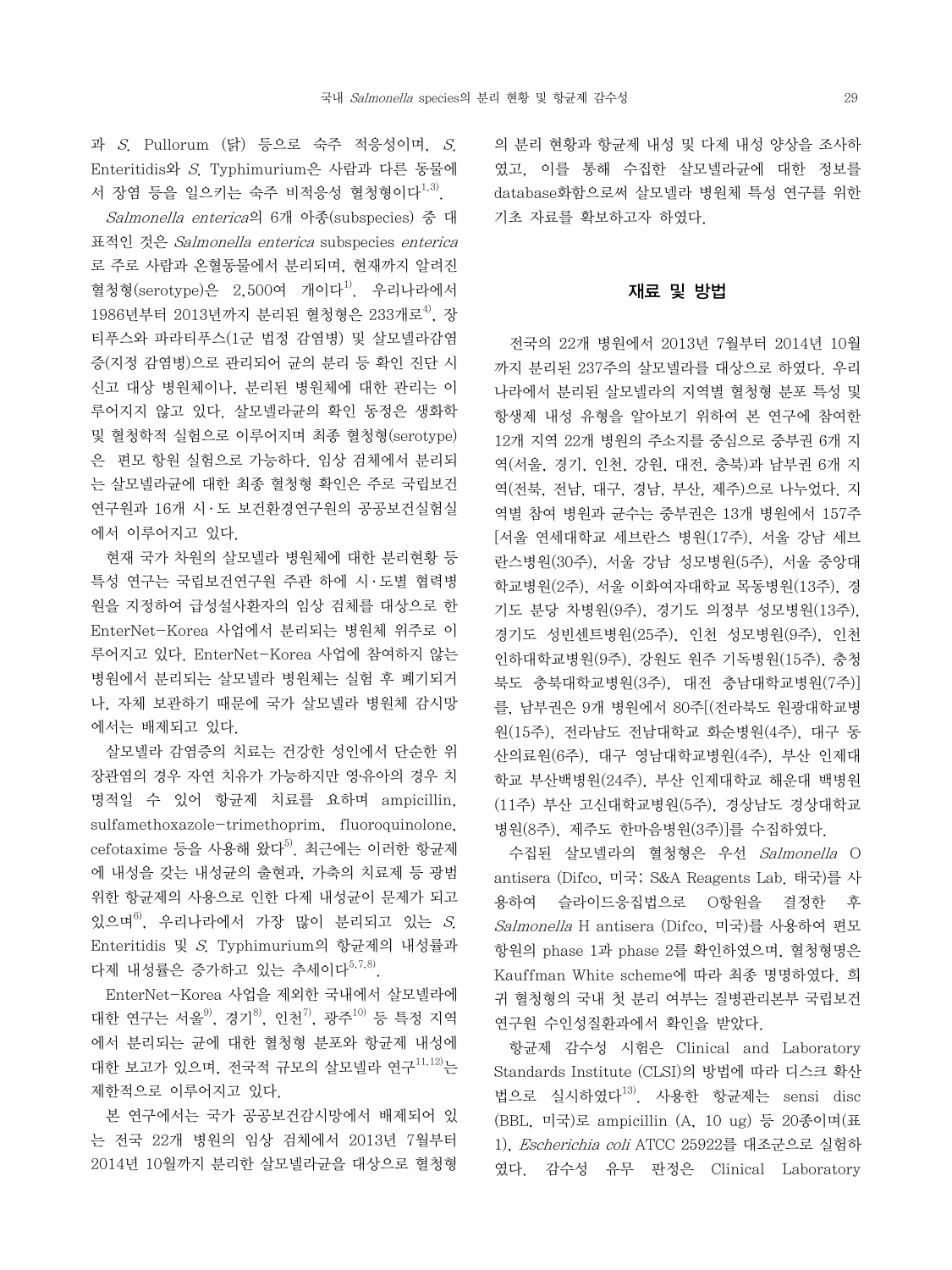Standards Institute (CLSI, 2012)의 기준에 의하였다  $^{14)}$  본 연구에서 항규제 시험 결과 "중간내성 (intermediate)"은 "내성(resistant)"으로 판정하여 통 계 처리하였다.

## 결과 및 고찰

#### 혈청군(serogroup)

 전국에서 수집한 Salmonella spp. 237주의 혈청군 (serogroup)은 B군이 33.8 % (80주)로 가장 많았으며, 다음으로 C군과 D군 각각 30.4 % (72주), E군 3.4 % (8 주), A군 1.7 % (4주) 및 X군 0.4 %의 순이었다. 지역별 로는 중부권에서 C군이 24.1 % (57주)로 가장 높은 분리 율을 보였고 B군 21.1%, D군 17 % 순이었으며, 남부권 에서 B군과 D군이 각각 12.7 %의 분리율을 보였다.(표 2) 우리나라에서 1996년 이전에는 S. Typhimurium을 포 함한 B군이 주로 유행하였으나<sup>15)</sup>, 이후 분리되는 살모넬 라속 균의 대부분은 D군이라고 보고한 것과는 차이가 있 었다16). 이 등12)은 2008년 전국의 12개 대학병원에서 분 리한 살모넬라의 혈청군 조사에서 D군이 39.5 % B군 32.4 %, C군 22.7 %, E군 2.7 %, A군 2.3 % 및 G군 0.4 %, 허 등 <sup>8</sup>은 경기지역에서 D군이 58.5 %, C군 29.9 %, B군 9.5 %, A군 1.2 %, E군 및 F군이 각각 0.4 % 분리된다고 보고하여 D군이 우리나라에서 가장 일반적으 로 분리되는 혈청군으로 보고한 것과 달리 본 연구에서는 B군의 분리율이 가장 높았으며, 기타 혈청군의 분리율도 지역적 차이를 보였다. 이전의 연구 보고에서 우리나라에 서 C군의 분리율이 1995년에는 7.6 %<sup>15)</sup>, 2004년에는 8.8 %16) 및 2013년 20 %12)로 보고한 것과 본 연구에서 의 30.4 %로 볼 때 C군의 분리율이 증가하고 있음을 알 수 있었다.

## 혈청형(serotype)

 최종 확인된 살모넬라 혈청형의 종류와 지역별 분포는 표 3과 같으며 전국에서 36개의 혈청형이 확인되었다. 지 역별로 확인된 혈청형은 S. Enteritidis를 비롯한 20개 혈청형은 전국에서 분리되었고, S. Agama를 비롯한 11

|  | Table 1. Antimicrobial reagents used for disc diffusion test |  |  |  |  |  |  |
|--|--------------------------------------------------------------|--|--|--|--|--|--|
|--|--------------------------------------------------------------|--|--|--|--|--|--|

| Antimicrobial reagents            | Concentration (ug) | Antimicrobial reagents | Concentration (ug) |
|-----------------------------------|--------------------|------------------------|--------------------|
| $\beta$ -lactams                  |                    | Quinolones             |                    |
| Ampicillin (A)                    | 10                 | Nalidixic acid (N)     | 30                 |
| Amoxicillin/clavulanic acid (Ac)  | 30                 | Ciprofloxacin (Ci)     | 5                  |
| Piperacillin $(P)$                | 100                | Norfloxacin (No)       | 10                 |
| Aminoglycosides                   |                    | Oflox (O)              | 5                  |
| Amikacin (An)                     | 30                 | Levofloxacin $(L)$     | 5                  |
| Gentamicin (G)                    | 10                 | Moxifloxacin (Mx)      | 5                  |
| Cabapenems                        |                    | Cephalosporins         |                    |
| Etrapenem $(E)$                   | 10                 | Cefazolin(Cz)          | 30                 |
| Meropenem (Me)                    | 10                 | $Cefoxitin$ $(F)$      | 30                 |
| Tetracycline (T)                  | 30                 | Ceftazidime (Ca)       | 30                 |
| Chloramphenicol (C)               | 30                 | Cefotaxime (Ct)        | 30                 |
| Sulfamethoxazole/trimethoprim (S) | 23.75/1.25         |                        |                    |

#### Table 2. Serogroup distribution of Salmonella isolates

|           | No. of isolates $(\%)$ |                |                 |  |  |  |  |  |  |  |
|-----------|------------------------|----------------|-----------------|--|--|--|--|--|--|--|
| Serogroup | Total                  | Central region | Southern region |  |  |  |  |  |  |  |
| Α         | 4(1,7)                 | 2(0,8)         | 2(0,8)          |  |  |  |  |  |  |  |
| В         | 80(33,8)               | 50(21,1)       | 30(12,7)        |  |  |  |  |  |  |  |
|           | 72(30,4)               | 57(24,1)       | 15(6,3)         |  |  |  |  |  |  |  |
|           | 72(30,4)               | 42 (17.7)      | 30(12,7)        |  |  |  |  |  |  |  |
| E         | 8(3,4)                 | 6(2.5)         | 2(0,8)          |  |  |  |  |  |  |  |
|           | 1(0,4)                 | 0(0,0)         | 1(0,4)          |  |  |  |  |  |  |  |
| Total     | 237 (100)              | (66.2)<br>157  | (33,8)<br>80    |  |  |  |  |  |  |  |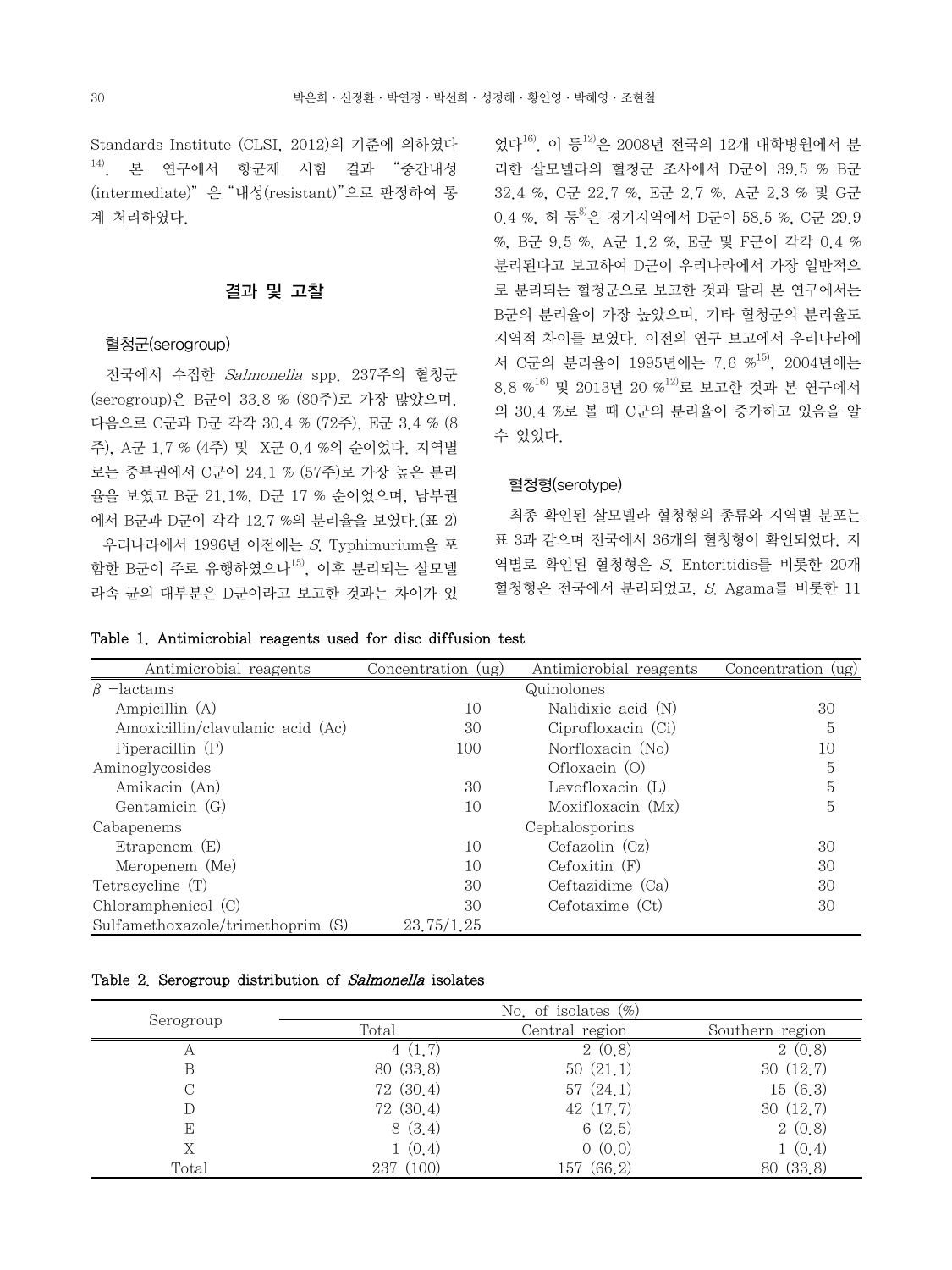개 혈청형은 중부권에서, S. Gabon을 비롯한 5개 혈청형 은 남부권에서만 확인되었다.

 가장 많이 분리된 혈청형은 S. Enteritidis로 16.9 % 였으며, S. Typhimurium 13.5 %, S. Ⅰ4,[5],12:i:- 13.1 %, S, Typhi 10.5 %, S. Livingstone 5.5 %, S. Bareilly 4.6 %, S. Montevideo와 S. Virchow 각각

3.8 %, S. Mbandaka와 S. Thompson 각각 3.0 % 순이 었다. 다른 나라의 경우 미국<sup>17)</sup>, 스페인<sup>18)</sup>, 프랑스<sup>19)</sup>, 홍 콩과 싱가포르20)에서는 S. Enteritidis가 가장 많이 분리 되는 것으로 보고하여 비장티푸스성 살모넬라 중 S. Enteritidis가 가장 많이 분리되는 것은 세계적 경향임을 알 수 있었다.

|  |  |  |  | Table 3. Regional distribution of serogroup and serotype of Salmonella isolates from Korea |  |  |  |  |  |  |  |  |  |
|--|--|--|--|--------------------------------------------------------------------------------------------|--|--|--|--|--|--|--|--|--|
|--|--|--|--|--------------------------------------------------------------------------------------------|--|--|--|--|--|--|--|--|--|

|               |                     | No. of isolates $(\%)$ |                          |                |                          |                          |                                   |                          |                          |                          |                          |                          |                          |                          |
|---------------|---------------------|------------------------|--------------------------|----------------|--------------------------|--------------------------|-----------------------------------|--------------------------|--------------------------|--------------------------|--------------------------|--------------------------|--------------------------|--------------------------|
| Sero<br>group | Serotype            | Total                  |                          |                |                          | Central region           |                                   |                          |                          |                          | Southern region          |                          |                          |                          |
|               |                     |                        | GW                       | GG             | IC                       | <b>SO</b>                | CB                                | <b>DJ</b>                | JB                       | JN                       | DG                       | GN                       | <b>BS</b>                | JJ                       |
| A             | Paratyphi A         | 4(1,7)                 | $\overline{\phantom{0}}$ | $\mathbf{1}$   | $\equiv$                 | $\mathbf{1}$             | $\hspace{0.1in} - \hspace{0.1in}$ | $\overline{\phantom{m}}$ | $\qquad \qquad -$        | $\qquad \qquad -$        | $\overline{\phantom{m}}$ | $\overline{\phantom{0}}$ | $\sqrt{2}$               | $\overline{\phantom{m}}$ |
| $\mathbf B$   | Agama               | 1(0.4)                 | $\equiv$                 | $\mathbf{1}$   | $\overline{a}$           | $\overline{a}$           | $\overline{a}$                    | $\overline{\phantom{0}}$ |                          | $\overline{a}$           |                          |                          | $\overline{\phantom{0}}$ |                          |
|               | Agona               | 4(1,7)                 |                          | $\mathbf{1}$   |                          | $\mathbf{1}$             |                                   |                          |                          |                          |                          | $\mathbf{1}$             | $\mathbf{1}$             |                          |
|               | Brezany             | 1(0,4)                 |                          | $\mathbf{1}$   |                          | $\overline{\phantom{0}}$ |                                   |                          |                          |                          |                          |                          |                          |                          |
|               | Heidelberg          | 1(0,4)                 |                          |                |                          | $\mathbf{1}$             |                                   |                          |                          |                          |                          |                          |                          |                          |
|               | $I$ 4, [5], 12:i: - | 31(13,1)               | $\overline{2}$           | $\overline{4}$ | 4                        | $\boldsymbol{9}$         | $\mathbf{1}$                      |                          | 7                        | $\mathbf{1}$             | $\mathbf{1}$             |                          | $\overline{2}$           |                          |
|               | Paratyphi B         | 2(0,8)                 | $\equiv$                 |                | $\overline{a}$           | $\mathbf{1}$             | $\overline{a}$                    | $\equiv$                 | $\overline{\phantom{0}}$ | $\overline{a}$           | $\equiv$                 |                          | $\mathbf{1}$             |                          |
|               | Reading             | 2(0,8)                 |                          |                |                          | $\mathbf{1}$             | $\equiv$                          |                          |                          |                          |                          | $\mathbf{1}$             |                          |                          |
|               | Saintpaul           | 1(0,4)                 |                          |                | $\overline{\phantom{0}}$ | $\overline{a}$           | $-$                               | $\overline{\phantom{0}}$ |                          |                          | $\overline{\phantom{0}}$ |                          | $\mathbf{1}$             |                          |
|               | Schleissheim        | 2(0,8)                 |                          |                | $\mathbf{1}$             |                          |                                   |                          |                          |                          |                          |                          | $\mathbf{1}$             |                          |
|               | Schwarzengrund      | 1(0,4)                 |                          |                | $\mathbf{1}$             |                          |                                   |                          |                          |                          |                          |                          |                          |                          |
|               | Stanley             | 2(0,8)                 |                          |                | $\mathbf{1}$             |                          |                                   | $\overline{\phantom{0}}$ | $\mathbf{1}$             | $\overline{\phantom{0}}$ |                          |                          |                          |                          |
|               | Typhimurium         | 32(13,5)               | $\overline{4}$           | 6              | $\mathbf{1}$             | 8                        | -                                 | $\mathbf{1}$             | $\overline{\phantom{0}}$ | $\mathbf{1}$             |                          | $\overline{2}$           | $\boldsymbol{9}$         |                          |
| $\mathcal{C}$ | Bardo               | 3(1,3)                 |                          | $\overline{2}$ | $\overline{a}$           | $\mathbf{1}$             | $\overline{a}$                    | $\overline{a}$           |                          |                          |                          |                          |                          |                          |
|               | Bareilly            | 11 $(4,6)$             | 3                        | $\overline{2}$ | $\mathbf{1}$             | $\overline{2}$           | $\equiv$                          | $\mathbf{1}$             |                          |                          | $\mathbf{1}$             |                          | $\mathbf{1}$             |                          |
|               | Birkenhead          | 1(0,4)                 | $\overline{a}$           | $\mathbf{1}$   |                          | $\overline{a}$           | $\equiv$                          | $\overline{a}$           |                          |                          |                          |                          |                          |                          |
|               | Branderup           | 1(0,4)                 |                          | $\mathbf{1}$   |                          | ÷.                       | $\overline{\phantom{0}}$          | $\overline{\phantom{0}}$ |                          |                          |                          |                          |                          |                          |
|               | Gabon               | 1(0,4)                 |                          |                |                          |                          |                                   | $\overline{\phantom{0}}$ |                          |                          |                          |                          | $\mathbf{1}$             |                          |
|               | Hilingdon           | 1(0,4)                 |                          |                |                          |                          | $\overline{\phantom{0}}$          | -                        | $\mathbf{1}$             |                          |                          |                          |                          |                          |
|               | Hindmarsh           | 1(0,4)                 |                          |                |                          |                          | $\equiv$                          | $\mathbf{1}$             | $\equiv$                 |                          |                          |                          |                          |                          |
|               | Infantis            | 4(1,7)                 | $\equiv$                 | $\overline{2}$ | $\mathbf{1}$             | $\overline{\phantom{0}}$ | $\overline{\phantom{0}}$          | $\overline{a}$           | $\overline{\phantom{0}}$ | $\overline{\phantom{0}}$ | $\overline{\phantom{0}}$ |                          | $\mathbf{1}$             |                          |
|               | Livingstone         | 13(5,5)                |                          | 6              | $\mathbf{1}$             | 4                        |                                   |                          | $\mathbf{1}$             |                          |                          |                          | $\mathbf{1}$             |                          |
|               | Mbandaka            | 7(3,0)                 | $\mathbf{1}$             |                | $\overline{\phantom{0}}$ | 3                        | $\overline{\phantom{0}}$          | $\overline{\phantom{0}}$ | $\equiv$                 |                          |                          |                          | $\overline{2}$           | $\mathbf{1}$             |
|               | Montevideo          | 9(3,8)                 |                          | $\mathbf{1}$   | $\overline{\phantom{0}}$ | $\overline{4}$           | $\mathbf{1}$                      | $\equiv$                 |                          |                          | $\overline{2}$           | $\mathbf{1}$             |                          |                          |
|               | Narashino           | 2(0,8)                 |                          |                |                          | $\mathbf{1}$             | $\overline{\phantom{0}}$          | -                        |                          |                          | $\overline{\phantom{0}}$ | $\mathbf{1}$             | $\overline{\phantom{0}}$ |                          |
|               | Othmarschen         | 3(1,3)                 | $\overline{\phantom{0}}$ | $\mathbf{1}$   | $\overline{\phantom{0}}$ | $\overline{2}$           | $\overline{\phantom{0}}$          | $\overline{\phantom{0}}$ | $\overline{\phantom{0}}$ |                          | $\overline{\phantom{0}}$ |                          |                          |                          |
|               | Thompson            | 7(3,0)                 | $\overline{\phantom{0}}$ | $\overline{4}$ | $\overline{\phantom{0}}$ | $\mathbf{1}$             | $\overline{\phantom{0}}$          | $\mathbf{1}$             | $\overline{\phantom{0}}$ |                          |                          |                          | $\mathbf{1}$             |                          |
|               | Virchow             | 9(3,8)                 |                          | 3              | $\overline{2}$           | 3                        |                                   | $\equiv$                 | 1                        |                          | $\equiv$                 |                          | $\overline{a}$           |                          |
| $\mathcal{D}$ | Enteritidis         | 40(16,9)               | 3                        | 5              | $\overline{2}$           | $\overline{14}$          | $\mathbf{1}$                      | $\mathbf{1}$             | $\equiv$                 | $\overline{a}$           | $\overline{4}$           | $\mathbf{1}$             | 7                        | $\overline{2}$           |
|               | Panama              | 6(2.5)                 | $\mathbf{1}$             | $\mathbf{1}$   | $\equiv$                 | $\mathbf{1}$             | $\equiv$                          | $\mathbf{1}$             |                          |                          | $\overline{a}$           |                          | $\overline{2}$           |                          |
|               | Typhi               | 25(10,5)               | 1                        | 3              | $\mathbf{1}$             | $\,6$                    |                                   | $\mathbf{1}$             | $\overline{4}$           | $\sqrt{2}$               | $\overline{2}$           | 1                        | $\overline{4}$           |                          |
| E             | Anatum              | 1(0,4)                 |                          | $\overline{a}$ | $\overline{a}$           | $\mathbf{1}$             | $\equiv$                          | $\overline{a}$           |                          |                          | $\overline{\phantom{0}}$ |                          |                          |                          |
|               | London              | 5(2,1)                 |                          |                | $\overline{2}$           | $\overline{2}$           | $\equiv$                          |                          |                          |                          |                          |                          | $\mathbf{1}$             |                          |
|               | Senftenberg         | 1(0,4)                 |                          | $\mathbf{1}$   | $\overline{\phantom{0}}$ | $\equiv$                 | $\overline{\phantom{0}}$          | $\overline{\phantom{0}}$ |                          |                          |                          |                          |                          |                          |
|               | Uganda              | 1(0,4)                 | -                        |                |                          | -                        | -                                 | —                        | -                        | —                        |                          |                          | 1                        |                          |
| Χ             | Mountpleasant       | 1(0,4)                 |                          |                |                          | $\overline{\phantom{a}}$ |                                   | $\overline{\phantom{a}}$ |                          |                          |                          |                          | $\mathbf{1}$             |                          |
|               | Total               | 237 (100)              | 15                       | 47             | 18                       | 67                       | 3                                 | 7                        | 15                       | $\overline{4}$           | 10                       | 8                        | 40                       | 3                        |

GW, Gangwon; GG, Gyeonggi; IC, Incheon; SO, Seoul; CB, Chungbuk; DJ, Daejeon; JB, Jeonbuk; JN, Jeonnam; DG, Daegu; GN, Gyeongnam; BS, Busan; JJ, Jeju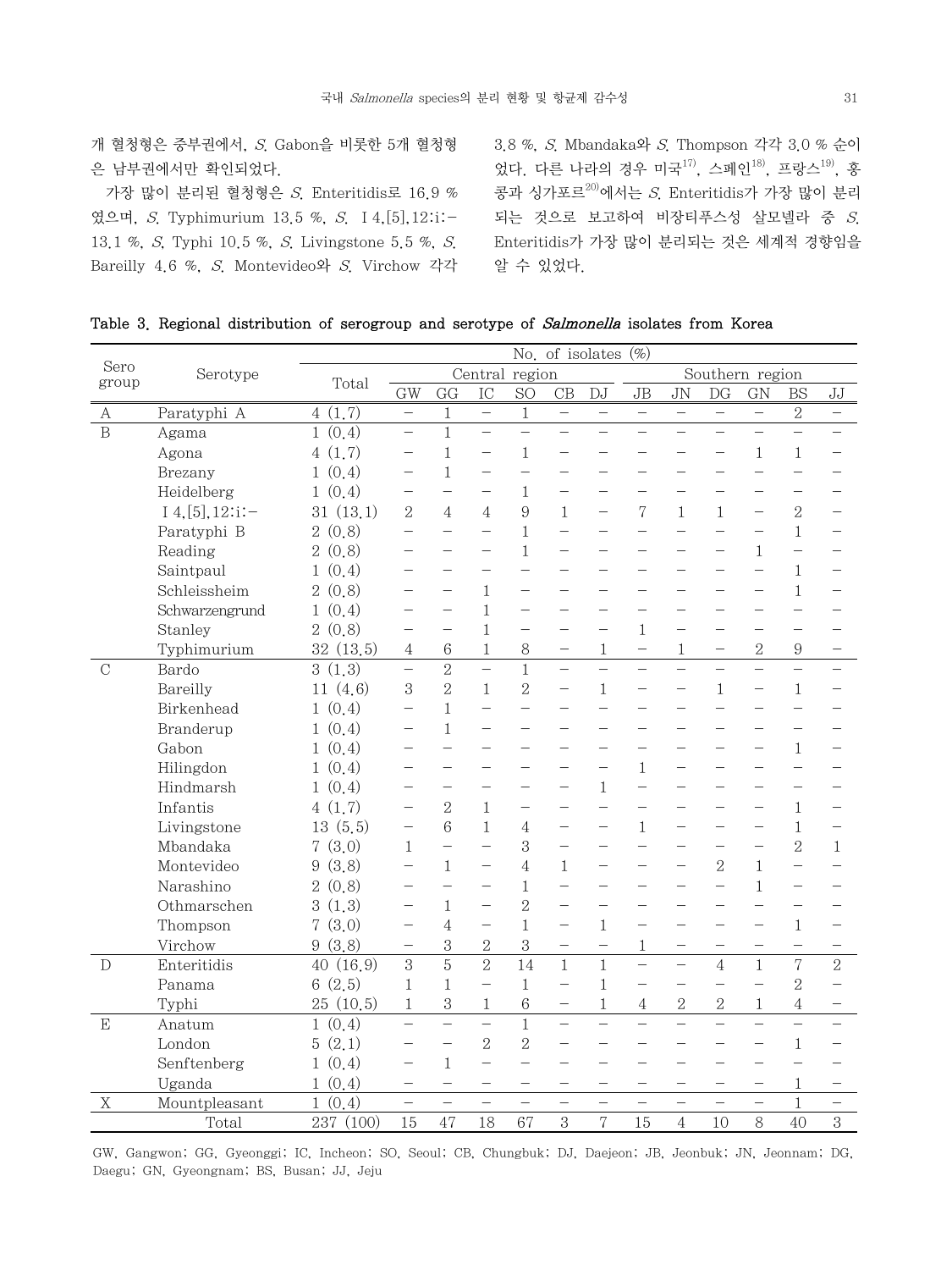그러나 대만은 S. Typhimurium, 필리핀은 S. Weltevreden, 태국은  $S$ . Stanley 및 스리랑카에서는  $S$ . Agona가 가장 많이 분리된다고 보고하여<sup>20)</sup> 국가별로 유 행하는 혈청형이 달랐다.

 우리나라에서도 경기지역에서 2009년에서 2011년까 지 분리한 혈청형은 S. Enteritidis 45.6 %, S. Typhi 12.6 %, S. Montevideo 11.2 %, S. Infantis 7.9 %, S. Typhimurium 6.6 %, S. Braenderup 3.3 %, S. Othmarschen 1.7 %로 보고하였고 $^{8}$ , 인천지역에서 2004년에서 2008년까지 S. Enteritidis 38.7 %, S. Typhimurium 20.9 %, S. Infantis 6.4 %  $\mathbb{R}$  S. Braenderup 3.4 %를 보고하여 $^{7}$ , 우리나라에서 주로 분 리되는 혈청형은 S. Enteritidis와 S. Typhimurium이 지만 분리율에서는 본 연구와 다소의 차이를 보였다. 채 등<sup>4)</sup>은 EnterNet-Korea 사업 시 분리한 2013년 국내 살 모넬라균의 분리현황에서 S. Enteritidis 24.6 %, S. Typhimurium 13.0 % 및 S. Ⅰ4,[5],12:i:- 13.0 %로 보고하였고, 본 연구에서도 S. Enteritidis, S. Typhimurium 및 S. Ⅰ4,[5],12:i:- 의 세 혈청형이 전 체 균수의 43.5 % (103/237)를 차지하여 이 세 혈청형이 국내에 유행하는 주요 혈청형임을 알 수 있었다. 박 등 $^{21}$ 은 EnterNet-Korea 사업을 통해 분리한 살모넬라 혈청 형에서 S. Ⅰ4,[5],12:i:-의 분리율이 2011년 2.9 %, 2012년 7.4 %로 보고하였고, 본 연구에서도 13.1 % 분 리되어 이 혈청형의 분리율이 증가함을 알 수 있었다. 법 정 감염병 제 1군 병원체인 S. Typhi와 S. Paratyphi는 13.1 % (31/237) 분리되었다.

 혈청군별 혈청형 분포는 A군은 Paratyphi A만이 분리 되었으며, B군은 12개 혈청형이 확인되었고 S. Typhimurium과 S. Ⅰ4,[5],12:i:-가 B군 중 가장 높은 78.8 % (63/80)를 차지하였다. C군은 15개 혈청형으로 가장 다양한 혈청형이 확인되었으며, S. Livingstone 5.5 %, S. Bareilly 4.6 %, S. Montevideo와 S. Virchow가 각각 3.8 %로 C군 전체 혈청형의 58.3 % (42/72)를 차지 하였다. 특히 본 연구의 경기지역에서 분리된 23주의 C군 혈청형은 10가지로  $S$  Livingstone 26.1 % (6/23)로 가 장 높은 분리율을, S. Thompson 17.4 % (4/23), S. Virchow 13.1 %  $(3/23)$ , S. Bardo, S. Bareilly  $\mathbb{R}$  S. Infantis 각각 8.7 % (2/23) 순으로 분리되었고, 그 외 S. Birkenhead, S. Branderup, S. Montevideo 및 S. Othmarschen이 분리되었다. 이는 허 등이<sup>8)</sup> 2009년 ~ 2011년 경기지역에서 분리한 72주의 C군 혈청형은 12가 지로 S. Montevideo 37.5 % (27/72)로 가장 높은 분리율 을, S. Infantis 26.4 % (19/72), S. Branderup 11.1 % (8/72), S. Othmarschen 5.6 % (4/72) 순으로 분리되 었고, S. Rissen, S. Virchow, S. Chaily, S. Newport, S. Bareilly, S. Tennessee, S. Thompson, S. Altona가 분리되어 동일지역에서도 연도별 유행하는 혈청형이 다름 을 알 수 있었다. D군은 3개 혈청형이 확인되었고, S. Enteritidis 16.5 %, S. Typhi 10.5 %  $\mathbb{R}$  S. Panama 2.5 %의 순으로 S. Enteritidis가 가장 높은 분리율을 보 였다. E군은 4개 혈청형이 확인되었으며 S. London이 5.1 %로 국내 분리되는 E군 살모넬라의 주요 혈청형임을 알 수 있었다.

 국내에서 1986년부터 현재까지 확인된 살모넬라의 혈 청형은 233개로 해마다 새로운 혈청형이 확인되고 있는 데, 새로 확인되는 혈청형은 과거에는 주로 동남아 등을 여행한 여행객들로부터 분리되는 해외 유입형이었지만 최 근에는 국내에서 분리되는 경향이다<sup>4)</sup>. 희귀 혈청형은 2011년 16개, 2012년 7개, 2013년 16개로 매년 새로운 혈청형이 보고되고 있고, 본 연구에서도 확인된 36개 혈 청형 중 S. Birkenhead (serogroup C)가 경기지역에서, S. Gabon (serogroup C)  $\downarrow$  S. Mountpleasant (group X)가 부산지역에서 국내 첫 분리되었다. S. Birkenhead는 1948년 영국 캠브리지 지역의 식중독 환 자에서 첫 분리보고 되었으며 $^{22}$ , S. Gabon은 중앙아프리 카 Gabon의 유럽북살모사의 변에서 첫 분리되었다<sup>23)</sup>. 국 내에서 첫 분리된 세 개 혈청형 $(S.$  Birkenhead,  $S.$ Gabon, S. Mountpleasant)이 해외 유입인지 국내 발생 인지는 확인할 수 없었다.

 지역별 분포는 서울지역이 21개, 경기지역 20개 및 부 산지역 18개의 혈청형이 확인되어 S. Enteritidis, S. Typhimurium 및 S. Ⅰ4,[5],12:i:-f를 제외한 다양한 혈청형이 세 지역에서 주로 분리되었다. S. Enteritidis 는 중부권 65 % (26/40), 남부권 35 % (14/40)로 전라남 북 지역을 제외한 우리나라 전역에서 분리되었고, 특히 분리율이 높은 곳은 서울지역 20.9 % (14/67), 대구지역 40.0 % (4/10)였다. S. Typhimurium의 분리율이 가장 높은 지역은 부산지역 22.5 % (9/40)이었으며, 권역별로 는 남부권 5.1 % 보다 중부권이 8.4 % 분리율로 다소 높 았고 충북, 전북, 대구 및 제주 지역에서는 분리되지 않았 다. S.Ⅰ4,[5],12:i:-는 서울과 전북지역에서 51.6 % (16/31), S. Livingstone은 중부권 84.6 % (11/13), 남 부권 15.4 % (2/13) 분리되어 혈청형별 지역적 특성이 있음을 확인할 수 있었지만, 지역별 유행하는 혈청형을 확인하기에는 서울, 경기, 부산을 제외한 지역의 균수가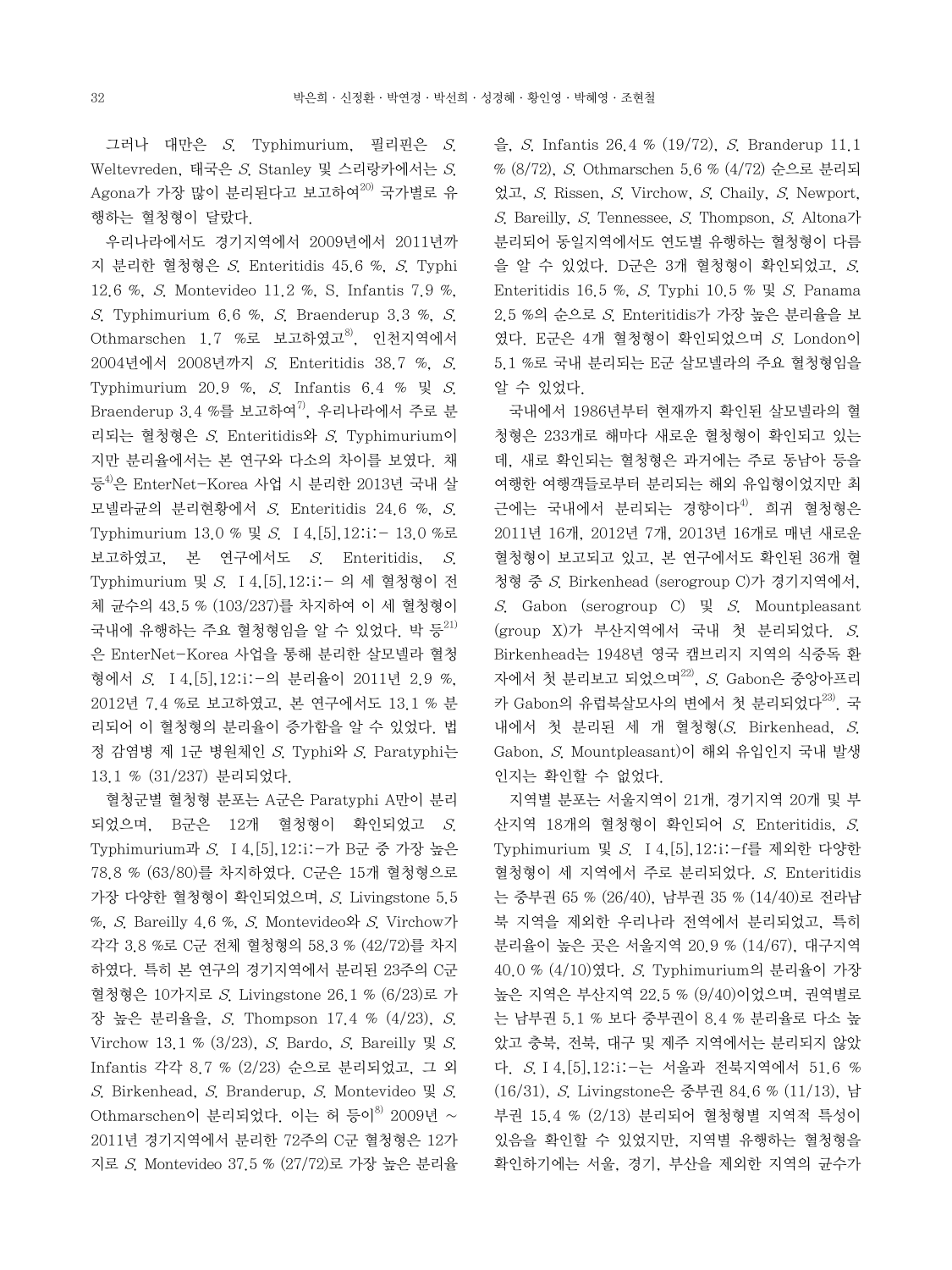국내에서 비임상 검체에서 분리되는 살모넬라 혈청형은 돼지는 S. Typhimurium 21.7 %, S. Schwarzengrund 16.0 %, S. Derby 15.8 %, S. Mbanddaka 및 S. Enteritidis 12.1%로 보고하였고 $^{24}$ , 정 등 $^{11}$ 은 돼지에서 분리된 살모넬라 중 S. Typhimurium 72.8 %, S. Schwarzengrund 11,4 %, S. Rissen 10.1 %를, 닭에 서는 S. Virchow 21.3 %, S. Indiana 11.3 %로 보고하 여 본 연구의 임상 검체에서 분리된 혈청형 분리 양상과 차이를 보여 검체의 종류에 따라 분리되는 살모넬라 혈청 형이 다름을 알 수 있었다.

#### 항균제 내성

 237주의 각 항균제에 대한 내성률은 ampicillin 38.8 %, piperacillin  $37.6$  %, tetracycline  $32.5$  %, nalidixic acid 28.7 %, chloramphenicol 13.9 % 및 gentamicin 11.4 %, cefazolin 10.1 %, ceftazidime과  $cefotaxime$ 에 각각 8.9% 등 이었다. $(E 4)$  김 등 $^{10}$ 이 2000년 ~ 2009년 광주지역에서 분리한 살모넬라속 균의 항균제 내성률이 ampicillin 43 %, tetracycline 35.9 %, nalidixic acid 31.5 %, chloramphenicol 26.2 % gentamicin 6.5 %, cefazolin 1.7 % 및 cefotaxime 1.5 %로 본 연구와 비교해 볼 때 gentamicin, cefazolin 및 cefotaxime에 대한 내성률이 크게 증가하였음을 알 수 있었다. 국외 임상 검체에서 분리된 비장티푸스성 살

|  | Table 4. Antimicrobial resistance rates by serotype of Salmonella isolates at hospitals in Korea |  |  |  |  |  |  |  |  |  |  |  |
|--|--------------------------------------------------------------------------------------------------|--|--|--|--|--|--|--|--|--|--|--|
|--|--------------------------------------------------------------------------------------------------|--|--|--|--|--|--|--|--|--|--|--|

|                                   |                         |                         |                   | No. of resistant strains | $(\%)$                   |                   |                          |
|-----------------------------------|-------------------------|-------------------------|-------------------|--------------------------|--------------------------|-------------------|--------------------------|
| Antimicrobial<br>reagents         | <b>SE</b>               | <b>STM</b>              | SI                | <b>ST</b>                | <b>SV</b>                | Others            | Total                    |
|                                   | $(n=40)$                | $(n=32)$                | $(n=31)$          | $(n=25)$                 | $(n=9)$                  | $(n=100)$         | $(n=237)$                |
| $\beta$ -lactams                  |                         |                         |                   |                          |                          |                   |                          |
| Ampicillin                        | 33 (82.5)               | 20(62,5)                | 22 (71.0)         | 0(0,0)                   | 6(66,7)                  | 11(11,0)          | 92 (38.8)                |
| Amoxicillin/<br>clavulanic acid   | 1(2,5)                  | 4(12,5)                 | 1(3,1)            | 0(0,0)                   | 0(0,0)                   | 4(4,0)            | 10(4,2)                  |
| Piperacillin                      | 31(77,5)                | 20(62,5)                | 22(71,0)          | 0(0,0)                   | 6(66,7)                  | 10(10,0)          | (37, 6)<br>89            |
| Aminoglycosides                   |                         |                         |                   |                          |                          |                   |                          |
| Amikacin                          | 1(2,5)                  | 0(0,0)                  | 0(0,0)            | 0(0,0)                   | 0(0,0)                   | 0(0,0)            | 1(0,4)                   |
| Gentamicin                        | 7(17.5)                 | 12(37,5)                | 2(6.5)            | 0(0,0)                   | 2(22,2)                  | 4(4,0)            | 27(11,4)                 |
| Cabapenems                        |                         |                         |                   |                          |                          |                   |                          |
| Etrapenem                         | 1(2,5)                  | 0(0,0)                  | 0(0,0)            | 0(0,0)                   | 0(0,0)                   | 0(0,0)            | 1(0,4)                   |
| Meropenem                         | 1(2.5)                  | (0,0)<br>$\Omega$       | (0,0)<br>$\Omega$ | (0,0)<br>$\Omega$        | 2(22,2)                  | (0,0)<br>$\Omega$ | 3<br>(1,3)               |
| Tetracycline                      | (32.5)<br>13            | (62.5)<br>20            | 25<br>(80, 6)     | $\overline{2}$<br>(8,0)  | (66.7)<br>$6\phantom{.}$ | 11<br>(11.0)      | 77<br>(32.5)             |
| Chloramphenicol                   | (37.5)<br>15            | (21.9)<br>7             | (16.1)<br>5       | (0,0)<br>$\overline{0}$  | (0,0)<br>$\overline{0}$  | 6(6,0)            | (13.9)<br>33             |
| Sulfamethoxazole/<br>trimethoprim | 5(12,5)                 | 2(6,3)                  | 2(6.5)            | 2(8,0)                   | 0(0,0)                   | 4(4,0)            | 15(6,3)                  |
| Quinolones                        |                         |                         |                   |                          |                          |                   |                          |
| Nalidixic acid                    | 37(92.5)                | 6(18,8)                 | 6(19,4)           | 4(16,0)                  | 8(88,9)                  | 7(7,0)            | 68 (28.7)                |
| Ciprofloxacin                     | 1(2,5)                  | (0,0)<br>$\Omega$       | (0,0)<br>$\Omega$ | 2(8,0)                   | (0,0)<br>$\overline{O}$  | (0,0)<br>$\Omega$ | 3(1,3)                   |
| Norfloxacin                       | 0(0,0)                  | 0(0,0)                  | 0(0,0)            | 2(8,0)                   | 7(77,8)                  | (0,0)<br>$\Omega$ | (3, 8)<br>9              |
| Ofloxacin                         | 0(0,0)                  | 2(6,3)                  | 1(3,2)            | 2(8,0)                   | 0(0,0)                   | (0,0)<br>$\Omega$ | (2,1)<br>5               |
| Levofloxaxin                      | (0,0)<br>$\overline{0}$ | (0,0)<br>$\overline{O}$ | 0(0,0)            | (8,0)<br>$\overline{2}$  | (0,0)<br>$\overline{O}$  | (0,0)<br>0        | $\overline{2}$<br>(0, 9) |
| Moxifloxacin                      | 0(0,0)                  | 6(18,8)                 | (9,7)<br>3        | 2(8,0)                   | 2(22,2)                  | 3<br>(3,0)        | 16(6,8)                  |
| Cephalosporins                    |                         |                         |                   |                          |                          |                   |                          |
| Cefazolin                         | 10(25,0)                | 1(3,1)                  | 6(19,4)           | 0(0,0)                   | 5(55,6)                  | 2(2,0)            | 24(10,1)                 |
| Cefoxitin                         | 2(5,0)                  | (3,1)<br>$\mathbf{1}$   | 1(3,2)            | (0,0)<br>$\overline{O}$  | (0,0)<br>$\overline{O}$  | (0,0)<br>$\Omega$ | 4(1,7)                   |
| Ceftazidime                       | 10(25,0)                | (3,1)<br>$\mathbf{1}$   | 4(12.9)           | (0,0)<br>$\overline{O}$  | 5(55,6)                  | (1,0)             | 21(8,9)                  |
| Cefotaxime                        | 10(25,0)                | (3,1)<br>$\mathbf{1}$   | 5(16,1)           | (0,0)<br>$\overline{O}$  | 5(55,6)                  | 0(0,0)            | 21 (8.9)                 |

SE, Salmonella Enteritidis; STM, Salmonella Typhimurium; SI, Salmonella <sup>14</sup>, [5], 12:i:-; ST, Salmonella Typhi; SV, Salmonella Virchow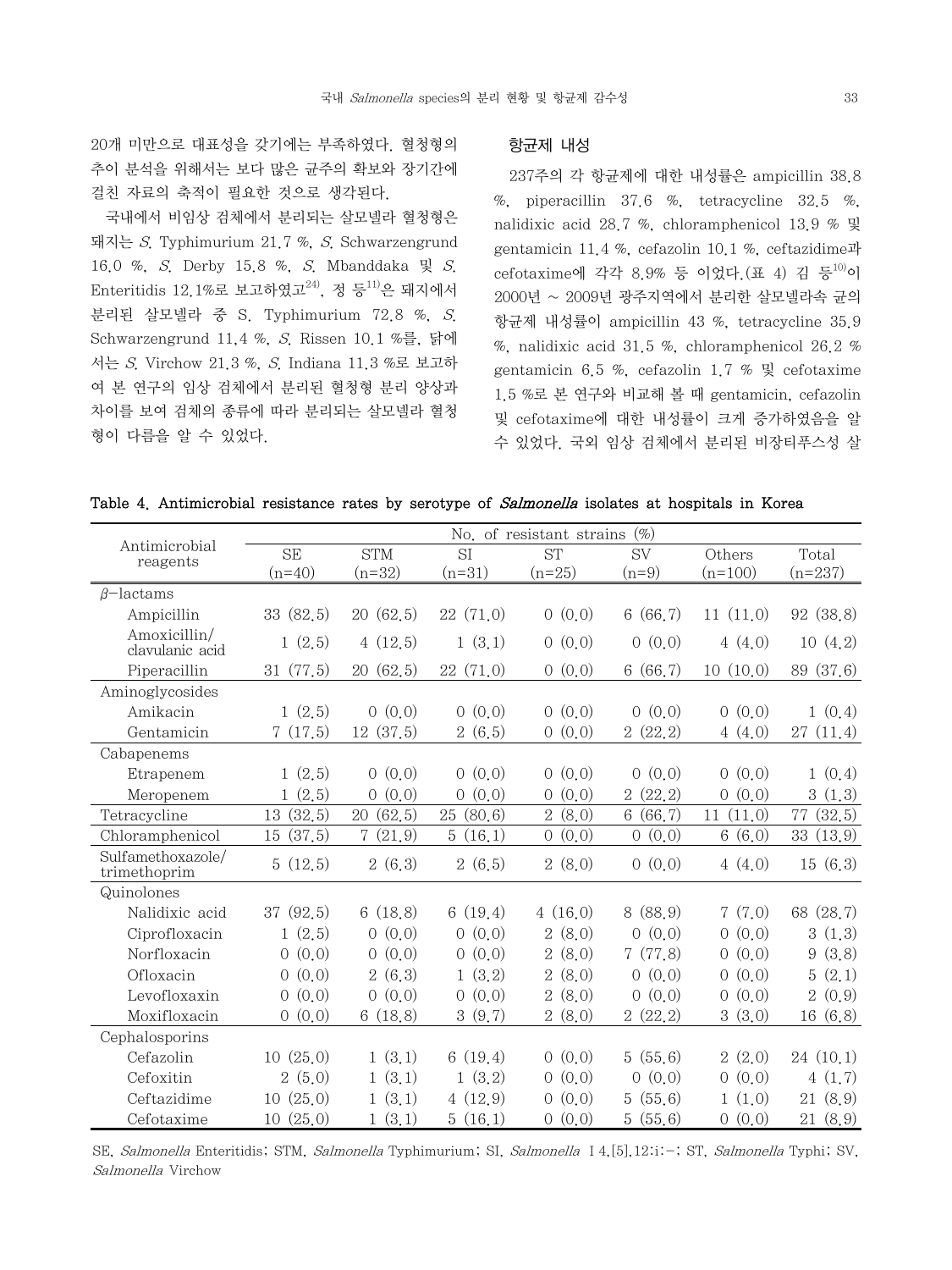모넬라(non-typhoidal Salmonella)의 nalidixic acid 내성률이 미국의 2.7 %<sup>25)</sup>보다는 상당히 높았으며, 홍콩  $30\,$  %<sup>26)</sup>과는 유사하였고, 중국의 67.8 %<sup>27)</sup>보다는 낮았 다. 침습성 살모넬라 감염증의 일차적 치료제로 fluoroquinolone계 또는 3세대 cephalosporin계 항균 제가 사용 된다 $^{28}$ . 이 등 $^{12}$ 은 cefotaxime 내성률을 8.2  $%$ 로 보고하여 본 연구 결과와 유사하였으나, 정 등 $^{12)}$ 은 extended-spectrum cephalosporin계 항균제 내성률 을 0 % ~ 1 %로 보고하여 큰 차이를 보였다.

S. Enteritidis halidixic acid 92.5 %, ampicillin 82.5 %, piperacillin 77.5 %, chloramphenicol 37.5 % 및 tetracycline 32.5 %의 내성률을, norfloxacin, ofloxacin, levofloxacin 및 moxifloxacin에는 모두 감 수성이었다. 임상 검체에서 분리된 S. Enteritidis의 ampicillin에 대한 다른 연구 결과와 비교해 보면 우리나 라는 2006년 ~ 2008년까지 내성률이 47 %였으며<sup>11)</sup>, 미 국은 1996년 ~ 2007년까지 내성률 19.8 %로 보고하여  $^{25)}$  본 연구의 ampicillin 내성률 82.5 %보다 현저히 낮았 다. 또한 2013년 질병관리본부의 EnterNet-Korea 사 업으로 분리한 S. Enteritidis의 항균제 내성률은 ampicillin 57.3 %, nalidixic acid 85.9 % 및 tetracycline 17.8 %로 보고하여 본 연구의 항균제 내성 률이 다소 높아<sup>4)</sup> 항균제 내성률이 증가하고 있음을 알 수 있었다. β-lactamase 생산균의 치료에 사용되는 카바페 넴계 etrapenem과 meropenem에 동시 내성을 갖는 S. Enteritidis도 대구지역에서 1주 확인되었다.

 S. Typhimurium는 ampicillin, tetracycline과 piperacillin에 각각 62.5 %, gentamicin 37.5 %와 chloramphenicol 21.9 %, 4종의 cephalosporin계 항 균제에는 3.1 %의 내성률을 amikacin, etrapenem, meropenem, ciproxacin, norproxacin, levofloxacin 및 cefotaxime에는 모두 감수성을 나타내었다. S. Ⅰ 4,[5],12:i:-는 tetracycline 80.6 %, ampicillin과 piperacillin에 각각 71.0 %, nalidixic acid 19.4 %로 S. Typhimurium과 유사한 내성 경향을 보였으나 상대 적으로 내성률이 높았다.

 1군 감염병 병원체인 S. Typhi는 quinolone계인 nalidixic acid 16.0 %, ciproxacin, norfloxacin, ofloxacin, levofloxacin 및 moxifloxacin의 내성률이 8.0 %로 다른 혈청형에 비해 quinolone계 항균제 내성률 이 상대적으로 높았으며, tetracycline과 sulfamethoxazole /trimethoprim에도 8.0 %의 내성률을 보였으나,

aminoglycosides계, cabapenem계 및 cephalosporin

계에는 100 % 감수성이었다.  $S$ . Paratyphi A  $(n=4)$ 는 항균제에 100 % 감수성을 보인 1주를 제외한 3주는 모두 nalidixic acid에 내성이었다. S. Paratyphi B  $(n=2)$ 는 ampicillin, amoxicillin/clavulanic acid, chloramphenicol, piperacillin 및 tetracycline에 100 % 내성을 나타내었다.

 S. Virchow의 항균제 내성률은 nalidixic acid 88.9 %, norfloxacin 77.8 %, ampicillin, piperacillin 및 tetracycline에 각각 66.7 %, cefazolin, ceftazidime 및 cefotaxime에 각각 55.6 %, amikacin, etrapenem, chloramphenicol, ciprofloxacin, ofloxacin, levofloxacin 및 cefoxitin에는 100 % 감수성이었으며, 다른 혈청형에 비해 quinolone계 및 cephalosporin계 항균제에 대한 내성률이 높았다. 2주는 β-lactamase 생산균의 치료에 사용되는 카바페넴계 meropenem에 내성을 나타내었다.

 기타 혈청형 중 19개 혈청형 53주(S. Livingstone, S. Mbandaka, S. Thompson, S. Brezany, S. Heidelberg, S. Reading, S. Saintpaul, S. Schwarzengrund, S. Bardo, S. Birkenhead, S. Branderup, S. Gabon, S. Hindmarsh, S. Infantis, S. Narashino, S. Othmarschen, S. Senftenberg, S. Uganda)는 사용한 20종의 항균제에 모두 감수성이었다. 그 외 7개 혈청형  $31\xi(S)$ . Agama, S. Agona, S. Stanley, S. Bareilly, S. Hilingdon, S. Panama, S. Anatum, S. London)의 항균제 내성률은 tetracycline 29.0 %, ampicillin 25.8 %, piperacillin 22.6 %, chloramphenicol, gentamicin, nalidixic acid 및 sulfamethoxazole/trimethoprim 각 각 12.9 %, cefazoline 및 moxifloxacin 각각 6.5 % 및 amoxicillin/clavulanic acid, ceftazidime 및 cefotaxim 에 각각 3.2 %로 S. Enteritidis, S. Typhimurium 및 S. Ⅰ4,[5],12:i:-보다 내성률이 다소 낮았다.

#### 항균제 다제 내성

 237주의 혈청형별 다제 내성률과 내성 유형은 49.4 % (117/237)는 사용한 20종의 항균제에 100 % 감수성, 1 제 내성률은 8.9 % (21/237), 2제 이상 다제 내성률은 41.8 % (99/237), 6제 이상의 항균제에 대한 내성률도 12.7 % (30/237) 이었다.(표5) 다제 내성유형은 2제에서 12제까지 41가지였으며, 가장 많은 유형은 4제 내성 (ampicillin-chloramphenicol-nalidixic acid- piperacillin) 으로 14.1 % (14/99)였으며, 이 다제 내성유형의 92.9  $% (13/14)$ 는 S. Enteritidis였다.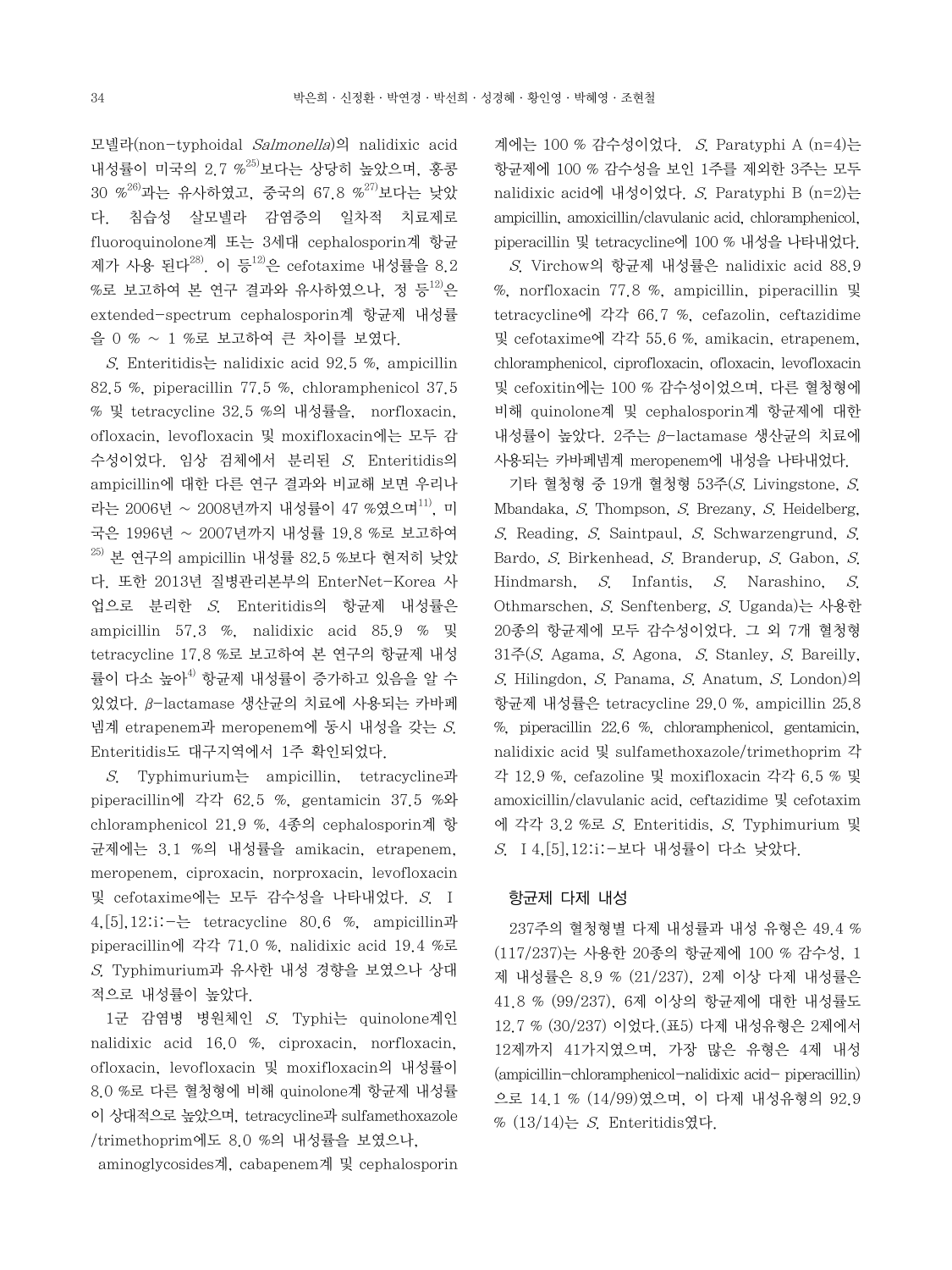| No. of antimicrobial<br>reagents. |            | No. of resistant strains $(\%)$ |               |                      |                 |                |        |         |          |  |  |  |  |
|-----------------------------------|------------|---------------------------------|---------------|----------------------|-----------------|----------------|--------|---------|----------|--|--|--|--|
| Serotypes                         | $\Omega$   |                                 | 2             | 3                    | $\overline{4}$  | $\overline{5}$ | 6      | 7       | $\geq 8$ |  |  |  |  |
| $S$ . Enteritidis $(n=40)$        | 1(2.5)     | 6 (15.0)                        | 0(0,0)        | 6(15,0)              | 13(32.5)        | 3(7,5)         | 2(5.0) | 1(2,5)  | 8 (20.0) |  |  |  |  |
| <i>S</i> . Typhimurium $(n=32)$   | 8(25,0)    | 2(6,3)                          | 2(6,3)        | 0(0,0)               | 14(43,8)4(12,5) |                | 0(0,0) | 1(3,1)  | 1(3,1)   |  |  |  |  |
| S. 14, [5], $12$ : i: - (n=31)    |            | 3(9,7) 6(19,4)                  |               | $1(3,2)$ 11 $(35,5)$ | 4(12.9)         | 0(0,0)         | 2(6.5) | 1(3,2)  | 3(9,7)   |  |  |  |  |
| $S$ . Typhi (n=25)                | 21(84,0)   |                                 | 2(8,0) 0(0,0) | 0(0,0)               | 0(0,0)          | 0(0,0)         | 0(0,0) | 0(0,0)  | 2(8,0)   |  |  |  |  |
| <i>S</i> . Virchow $(n=9)$        | 1(11.1)    | 1(11,1) 1(11,1)                 |               | 0(0,0)               | 1(11.1)         | 0(0,0)         | 0(0,0) | 3(33,3) | 2(22,2)  |  |  |  |  |
| Others $(n=100)$                  | 83 (83.0)  | 4(4.0)                          | 3(3,0)        | 0(0,0)               | 3(3,0)          | 3(3,0)         | 2(2,0) | 1(1,0)  | 1(1,0)   |  |  |  |  |
| Total $(n=237)$                   | 117 (49.4) | 21(8.9)                         | 7(3.0)        | 17(7,2)              | 35(14,8)        | 10(4,2)        | 6(2.5) | 7(3.0)  | 17(7,2)  |  |  |  |  |

Table 5. Multi-drug resistance rates by serotype of Salmonella isolates at hospitals in Korea

Table 6. Multi-drug resistance patterns by major serotype of Salmonella isolates in Korea

| $S$ . Enteritidis (n=40) |                                          | <i>S</i> . Typhimurium $(n=32)$ |                       |                                          | S. I 4, [5], $12$ : $i:-(n=31)$     |                                          |  |  |
|--------------------------|------------------------------------------|---------------------------------|-----------------------|------------------------------------------|-------------------------------------|------------------------------------------|--|--|
| Resistance<br>pattern    | No of<br>resistant<br>isolates<br>$(\%)$ | Rasistance<br>pattern           |                       | No of<br>resistant<br>isolates<br>$(\%)$ | Rasistance<br>pattern               | No of<br>resistant<br>isolates<br>$(\%)$ |  |  |
| <b>ANP</b>               | 3(7.5)                                   | MxN                             |                       | 2(6,3)                                   | AP                                  | 1(3,2)                                   |  |  |
| ACS                      | 1(2,5)                                   | <b>ACNP</b>                     |                       | 1(3,1)                                   | APT                                 | 11(35,5)                                 |  |  |
| <b>ACN</b>               | 1(2,5)                                   | ACPT                            |                       | 1(3,1)                                   | ACPS                                | 1(3,2)                                   |  |  |
| CNP                      | 1(2,5)                                   | AGPT                            |                       | 11(34,4)                                 | ACPT                                | 1(3,2)                                   |  |  |
| <b>ACNP</b>              | 13(32,5)                                 | APST                            |                       | 1(3,1)                                   | AGPT                                | 1(3,2)                                   |  |  |
| <b>ANPST</b>             | 3(7.5)                                   | AAcCPT                          |                       | 3(9,4)                                   | <b>ANPT</b>                         | 1(3,2)                                   |  |  |
| <b>ACiNPST</b>           | 1(2,5)                                   | <b>ACNPT</b>                    |                       | 1(3,1)                                   | ACaCzCtPT                           | 1(3,2)                                   |  |  |
| ACaCtCzNP                | 1(2,5)                                   | <b>ACGNPST</b>                  |                       | 1(3,1)                                   | <b>ACzMxNPT</b>                     | 1(3,2)                                   |  |  |
| <b>ACaCtCzNPT</b>        | 1(2,5)                                   | AAcCaCtCzFMxNP                  |                       | 1(3,1)                                   | ACCaCtCzPT                          | 1(3,2)                                   |  |  |
| AAcCaCtCzFNP             | 1(2.5)                                   |                                 |                       |                                          | ACtCzGNPT                           | 1(3,2)                                   |  |  |
| <b>ACaCtCzGNPT</b>       | 6(15,0)                                  |                                 |                       |                                          | AAcCCaCtCzFNPT                      | 1(3,2)                                   |  |  |
| AAnCaCtCzEFGMeNPT        | 1(2.5)                                   |                                 |                       |                                          | ACCaCtCzMxNPST                      | 1(3,2)                                   |  |  |
| $S$ . Typhi (n=25)       |                                          |                                 |                       |                                          | <i>S</i> . Virchow $(n=9)$          |                                          |  |  |
| Rasistance<br>pattern    | No. of resistant<br>isolates $(\%)$      |                                 | Rasistance<br>pattern |                                          | No. of resistant isolates<br>$(\%)$ |                                          |  |  |
| CiLMxNNoOST              |                                          | 2(8,0)                          | MxN                   |                                          |                                     | 1(11,1)                                  |  |  |
|                          |                                          |                                 | <b>AMxNPT</b>         |                                          |                                     | 1(11,1)                                  |  |  |
|                          |                                          |                                 | <b>ACaCtCzNPT</b>     |                                          |                                     | 3(33,3)                                  |  |  |
|                          |                                          |                                 | ACaCtCzGNPT           |                                          |                                     | 2(22,2)                                  |  |  |

A, ampicillin; Ac, amoxicillin/clavulanic acid; An, amikacin; C, chloramphenicol; Ca, ceftazidime;

Ci, ciprofloxacin; Ct, cefotaxime; Cz, cefazolin; E, etrapenem; F, cefoxitin; G, gentamicin; L, levofloxacin; Me, meropenem; Mx, moxifloxacin; N, nalidixic acid; No, norfloxacin; O, ofloxacin; P, piperacillin;

S, sulfamethoxazole/trimethoprim; T, tetracycline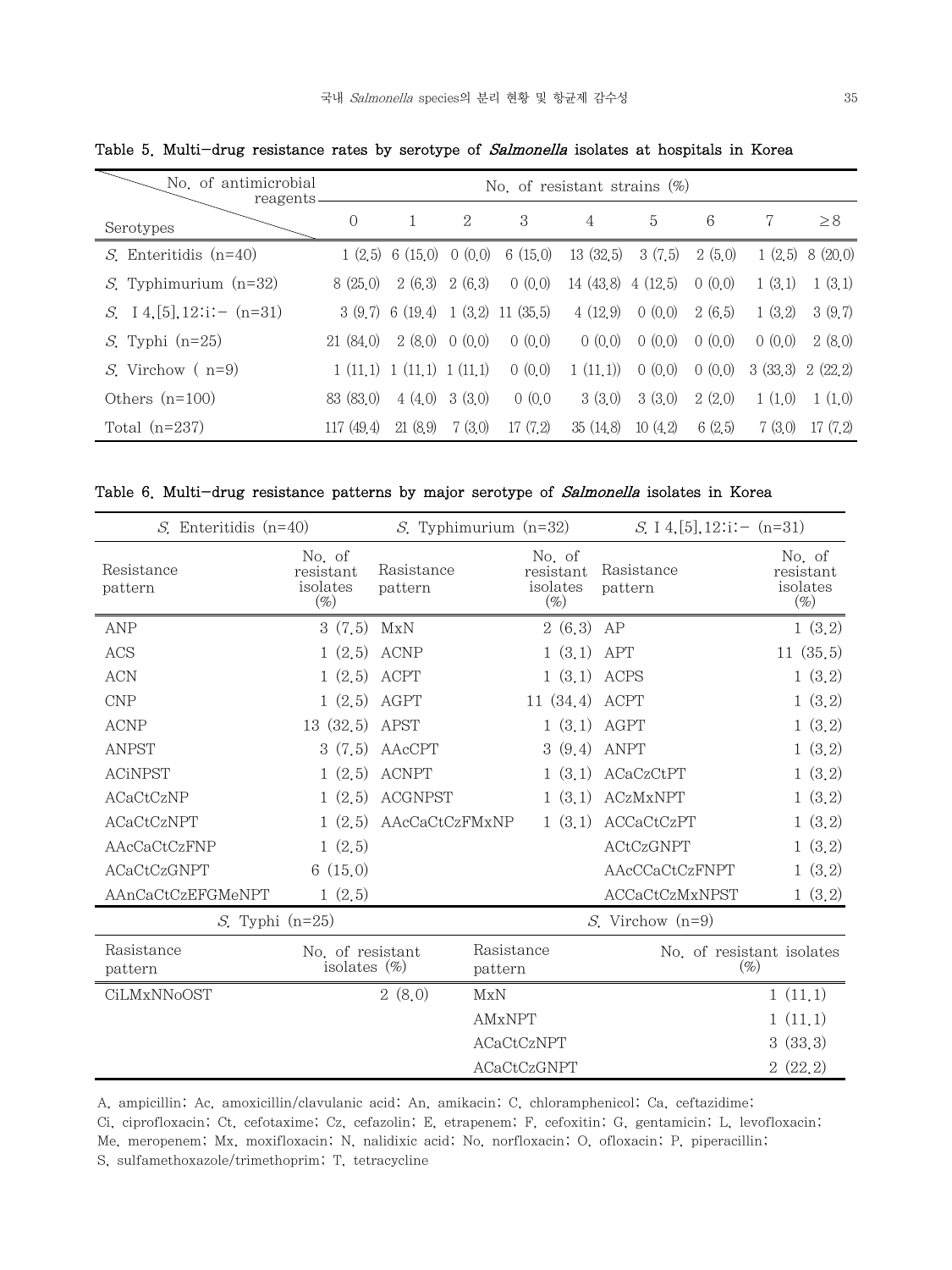S. Enteritidis는 3제에서 12제까지 12가지 유형을 나 타내어 다른 혈청형보다 다양하였고, 특히 2제 이상 내성 률이 82. 5 %로 36개 혈청형 중 가장 높았다. 특히 S. Enteritidis 중 대구지역에서 분리된 1주는 ampicillin-amikacin-tetracycline-cetazidime-cef azolin-etrapenem-meropenem-cefoxitin-cefotaxime -gentamicin-nalidixic acid-piperacillin에 내성을 갖는 12제 다제 내성균이었다. 국내에서 분리된 S. Enteritidis의 2제 이상 다제 내성률에 대한 다른 보고에 의하면 서울지역에서 2001년 ~ 2005년까지 분리된 균은  $58.6$  % $^{9}$ , 인천지역에서 2004년 ~ 2008년까지 분리된 균은 44.4 %<sup>7)</sup>로 본 연구의 82.5 % 보다 훨씬 낮았다. 5제 이상 다제 내성이 본 연구에서는 35.0 %로 인천지역 의 9.7 %<sup>7)</sup>와 비교해 볼 때 다제 내성률의 증가율이 뚜렷 하였다.

 S. Typhimurium는 2제부터 9제까지 9가지 다제 내성 유형으로, 2제 이상 내성률은 68.8 %였다. 경기지역에서 2009년에서 2011년 분리한 S. Typhimurium의 다제 내 성률 75 %로 보고 $^{8}$ 한 것보다는 낮아 차이를 보였다. S. Ⅰ4,[5],12:i:-는 2제에서 10제까지 12가지의 내성 유 형을 보였고, 2제 이상 내성률이 71.0 %로 S. Typhimurium보다 높았으며 내성 유형도 다양하였다.

 1군 법정 감염병 병원체 중에서는 S. Paratyphi B를 제외하고는 다제 내성률이 다른 혈청형에 비해 낮았다. S. Typhi (n=25) 중 2주가 동일한 유형의 8제 다제 내성 으로(ciprofloxacin-moxifloxacin-nalidixic acidnorfloxacin-sulfamethoxazole/trimethoprim-tetra cycline-levofloxacin) 확인되었는데 동일한 지역․병원 에서 분리된 경우였다. S. Paratyphi A는 다제 내성균이 없었으나, 부산과 서울지역에서 각각 분리된 S. Paratyphi B (n=2)는 모두 ampicillin, amoxicillin/ clavulanic acid, tetracycline, chloramphenicol 및 piperacillin에 내성을 갖는 5제 다제 내성균이었다.

 S. Virchow는 2제에서 8제까지 4가지 내성 유형을 보 였고 2제 이상 내성률은 77.8 %였으며, 7제 이상 내성률 이 55.6 %로 36개 혈청형 중 가장 높았다. 분리된 S. Virchow 9주의 지역별 분포는 서울지역 3주, 인천지역 2주, 경기지역 3주, 전북지역 1주로 중부권에서 주로 분 리되었으며 서울과 인천지역 분리 5주(55.6 %)는 모두 8 제 다제 내성을, 경기와 전북지역 분리 4주(44.4 %)는 0 제에서 3제 내성을 보였는데, 이는 김 등<sup>10)</sup>이 전라남도 광주지역에서 분리한 S. Virchow의 항균제 내성률이 30 % 이하로 보고한 것과는 상이하였다.

 기타 혈청형 중 항균제에 내성을 보인 7개 혈청형의 다 제 내성유형은 2제에서 8제까지 8가지 내성을 보였고, 2 제 이상 내성률이 29.0 %였다. 2제 내성은 sulfamethoazole/trimethoprim-tetracycline  $(S<sub>1</sub>)$ Anatum), 4제 내성은 ampicillin-gentamicinpiperacillin-tetracycline (S. Agama, S. Stanley  $1\leq$ ) 및 ampicillin- piperacillin-sulfamethoazole/trimethoprim -tetracycline (S. Bareilly 1주), 5제 내성은 ampicillin-chloramphenicol-piperacillinsulfamethoazole/ trimethoprim-tetracycline (S. London 1주), 6제 내성은 (ampicillin-chloramphenicolgentamicin-moxifloxacin-piperacillin-tetracyclin e (S. Stanley 1주) 및 ampicillin-amoxicillin/ clavulanic acid-cefazolin-chloramphenicol-nalidixic acid-tetracycline (S. Agona 1주), 7제 내성은 ampicillin-chloramphenicol-moxifloxacinnalidixic acid-pipercillin-sulfamethoxazole/ trimethoprimtetracycline (S. Panama 1주) 및 8제 내성은 ampicillin -cefazolin-ceftazidime-cefotaxime-gentamicin-n alidixic acid- piperacillin-tetracycline (S. Hilingdon) 이었다.

 살모넬라 237주의 권역별 항균제 내성률과 다제 내성 정도는 차이가 크지 않았다.(표 7) 2제 이상 내성률이 중

|  |  | Table 7. Multi-drug resistance rates by region of <i>Salmonella</i> isolates at hospitals in Korea |  |  |  |  |  |  |  |  |  |  |  |
|--|--|----------------------------------------------------------------------------------------------------|--|--|--|--|--|--|--|--|--|--|--|
|--|--|----------------------------------------------------------------------------------------------------|--|--|--|--|--|--|--|--|--|--|--|

| No. of antimicrobial<br>agents- | No. of resistant strains $(\%)$                                                  |  |  |                     |                                                                                                                                              |    |   |  |     |  |  |  |
|---------------------------------|----------------------------------------------------------------------------------|--|--|---------------------|----------------------------------------------------------------------------------------------------------------------------------------------|----|---|--|-----|--|--|--|
| Regions                         | $\Omega$                                                                         |  |  | $2 \qquad \qquad 3$ | $4\overline{ }$                                                                                                                              | -5 | 6 |  | > 8 |  |  |  |
| Central region $(n=157)$        |                                                                                  |  |  |                     | 77 (49.1) 9 (5.7) 7 (4.5) 12 (7.7) 24 (15.3) 7 (4.5) 5 (3.2) 5 (3.2) 11 (7.0)                                                                |    |   |  |     |  |  |  |
| Southern region $(n=80)$        |                                                                                  |  |  |                     | 40 (50.0) $\begin{array}{cccccc} 12 & 0 & 0 & 5 & 6 & 3 \\ 15 & 0 & 0 & 0 & 5 & 6 & 3 \end{array}$ 11 (13.8) 3 (3.8) 1 (1.3) 2 (2.5) 6 (7.5) |    |   |  |     |  |  |  |
| Total $(n=237)$                 | 117 (49.4) 21 (8.9) 7 (3.0) 17 (7.2) 35 (14.8) 10 (4.2) 6 (2.5) 7 (3.0) 17 (7.2) |  |  |                     |                                                                                                                                              |    |   |  |     |  |  |  |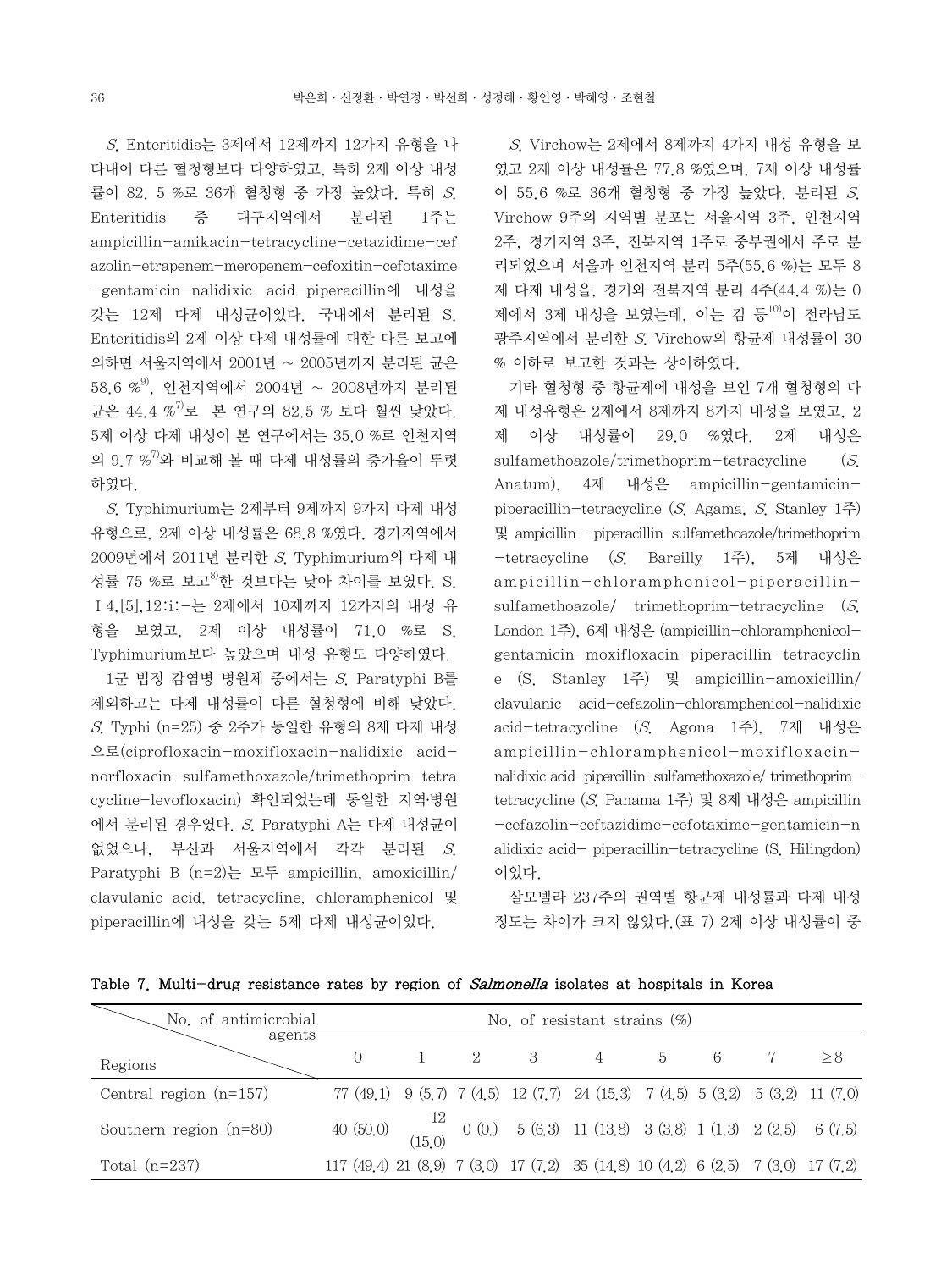부권은 45.2 %, 남부권은 35.0 %로 남부권이 다소 낮았 으나, 6제 이상 다제 내성률은 중부권과 남부권이 13.4 % (21/157)와 11.3 % (9/80)로 큰 차이가 없었다.

 최근 우리나라에서도 희귀 혈청형 등 새로운 살모넬라 혈청형의 분리율 증가와 지역별, 검체 종류별로 유행하는 혈청형의 변화가 일어나고 있고, 기후 생태 등 환경 변화 와 집단급식 증가에 따른 수인성 식품매개 질환의 증가로 살모넬라균의 관리는 공중보건학적으로 중요성을 갖는 다. Ampicillin, nalidixic acid, tetracycline 등에 대한 내성률의 증가, S. Eneteritidis의 높은 다제 내성률과 ciprofloxacin, etrapenem과 meropenem에 대한 내성 균의 출현 등은 아직도 우리나라에서 항균제가 광범위하 게 사용되고 있음을 뜻하는 것으로 항균제 내성관리가 적 극적으로 이루어져야 할 것으로 생각된다. 따라서 국내에 서 분리되는 살모넬라균에 대한 장기적, 지속적 발생 감 시를 통한 정보 축적과 항균제 내성 기전 등에 대한 분자 유전학적 연구도 필요할 것으로 사료된다.

## 감사의 말씀

 본 연구를 위해 전국의 병원에서 균주를 수집해 주신 인제대학교 부산백병원 신정환교수님께 감사드립니다.

## 요 약

 전국 22개 병원에서 2013년 7월부터 2014년 10월까 지 분리된 살모넬라 237주에 대한 혈청형 분포 및 항균제 감수성 특성을 확인하였다. 혈청군(serogroup)은 B군이 33.8 %로 가장 많았으며, C군 및 D군이 각각 30.4 %, E군 3.4 %, A군 1.7 % 및 X군 0.4 %였다. 237주의 혈 청형은 36개로 확인되었으며, 주요 혈청형별 분포는 S. Enteritidis 16.9 %, S. Typhimurium 13.5 %, S. Ⅰ4,[5],12:i:- 13.1 %, S. Typhi 10.5 %, S. Livingstone 5.5 %, S. Bareilly 4.6 %, S. Montevideo와 S. Virchow 각각 3.8 %였으며, S. Birkenhead (serogroup C), S. Gabon (serogroup C)과 S. Mountpleasant (serogroup X)가 우리나라 임상 검체에서 첫 분리되었다. 20종의 항균제에 대한 내성률은 ampicillin 38.8 %, piperacillin 37.6 %, tetracycline 32.5 %, nalidixic acid 28.7 %, chloramphenicol 13.9 % 및 gentamicin 11.4 %의 순 으로 나타났다. 혈청형 간에 항균제 내성률에 차이를 보 였는데 S. Enteritidis는 nalidixic acid 92.5 %, S.

Typhimurium는 ampicillin, tetracycline과 piperacillin 에 각각 62.5 %, S. Ⅰ4,[5],12:i:-는 tetracycline에 80.6 %로 가장 높은 내성률을 나타내었다. 49.4 % (117/237)의 살모넬라는 20종의 항균제에 100 % 감수성 을, 1제 내성은 8.9 %, 2제 이상 다제 내성은 41.8 %였 다. 다제 내성 유형은 41가지였으며, 다제 내성균이 가장 높은 비율로 나타난 혈청형은 S. Enteritidis 82.5 %이었 으며, S. Virchow 77.8 %, S. Ⅰ4,[5],12:i:- 71.0 % 및 S. Typhimurium 68.8 %의 순이었다. 가장 흔한 다제 내성유형은 ampicillin-chloramphenicol-nalidixic acidpiperacillin 14.1 % (14/99)이었으며, 이 다제 내성유형 의 92.9 % (13/14)는 S. Enteritidis로 확인되었다.

## 참고문헌

- 1. Baggesen, D. L., Sandvang, D., and Aarestrup, F., "Characterization of Salmonella enterica serovar Typhimurium DT104 isolated from Denmark and comparison with isolated from Europe and the Unites States", J. Clin. Microbiol.,  $38(4)$ , pp.  $1581 \sim 1586(2000)$ .
- 2. Foodborne Disease Statics System. Korea Food & drug Administration. http://www.mfds.go.kr/e-stat/ index.do
- 3. Rabsch, W., Andrews, H. L., Kingsly, R. A. Prager, R., Tsch a pe, H., Garry Adams, L., and Ba umler, A. J., "Salmonella enterica seretype Typhimurium and its hostadapted variants," Infect. Immun., 70(5), pp. 2249 $\sim$ 2255(2002).
- 4. 채수진, 이덕용, "2013년 국내 살모넬라균의 분리 현 황 및 특성", Public Health Weekely Report,  $KCDC$ , 7(18), pp. 385 $\sim$ 390(2014).
- 5. Jin, Y. H., Kim, J. A., Jung, J. H., Jeon, S. J., Lee, J. K., Oh, Y. H., Han, K. Y., and Lee, Y. K., "Characterization of antimicrobial resistance patterns and integrons of non typhoid Salmonella isolates from infants in Seoul", *Korean J. Micro.*, 46(4), pp.326~333(2010).
- 6. Moss, P. J., and McKendrik, M. W., "Bacterial gastroenteritis", Curr. Opin. Infect. Dis., 10, pp.402~407(1997).
- 7. Hwang, K. W., Oh, B. Y., Kim, J. H., Kim, M.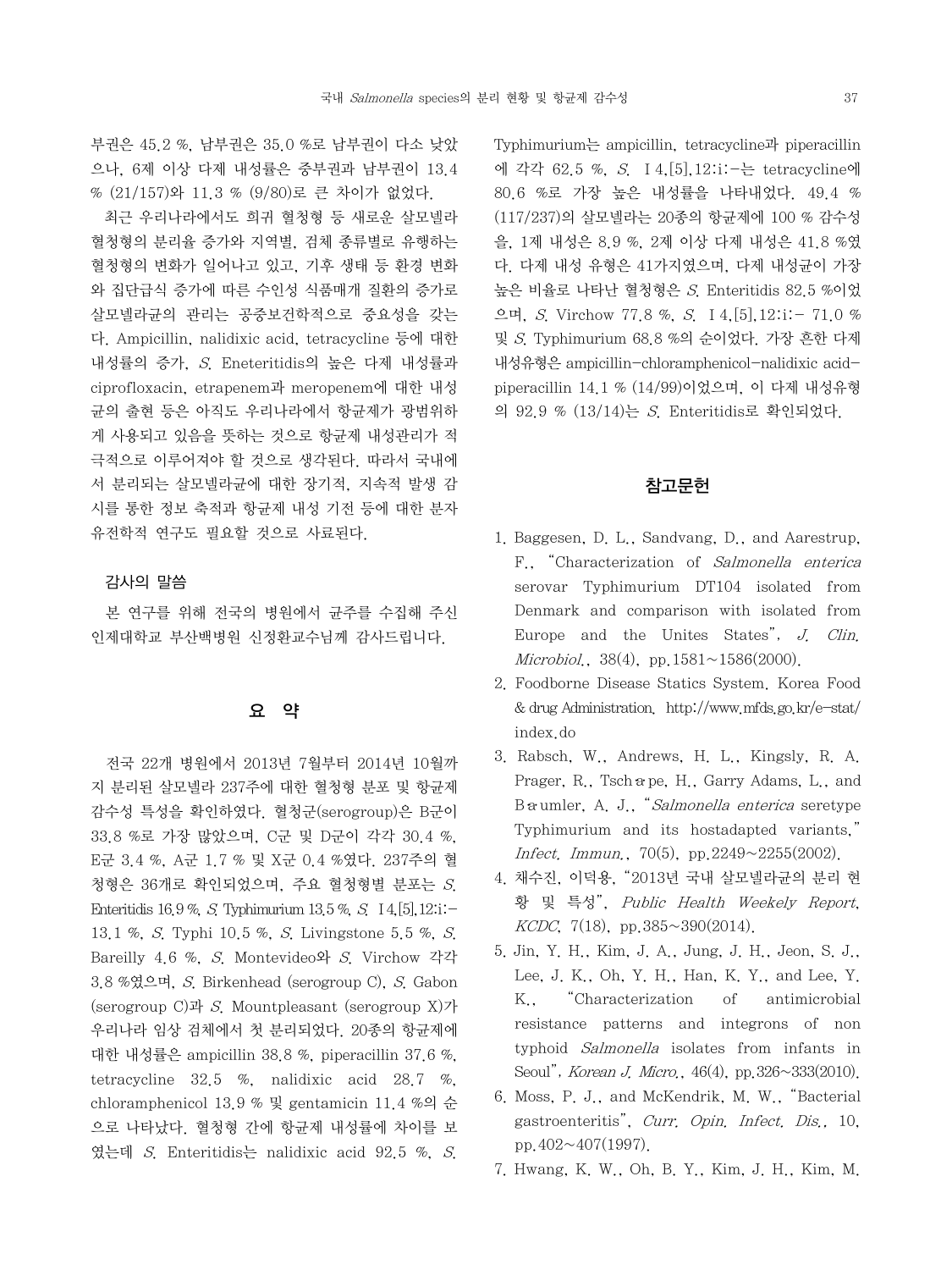H., Jegal, S., Lee E. J., Lee., E. J., Cho, N. K., Go, J. M., and Kim, Y. H., "Antimicrobial Resistance and Multidrug Resistance Patterns of Salmonella enterica Serovar Enteritidis Isolated from Diarrhea Patients, Incheon", Korean J. Micro.,  $45(2)$ , pp.  $38~17(2009)$ .

- 8. 허정원, 허은선, 김경아, 손종성, 김종화, 용금찬, 최 연숙, "Salmonella enterica의 유전적 특성 및 항생제 내성연구", 경기도보건환경연구원보, 25, pp. 3~20(2012).
- 9. 박석기, 김무상, 이영기, "최근 5년간 서울시내 식중독 환자에서 분리한 Salmonella enterica serovar Enteritidis의 항생제 감수성 및 다제 내성 특성," 한 국식품위생안정성학회지, 21, pp.23~30(2006).
- 10. Kim, T. S., Kim, M. J., Kim S. H., Seo, J. J., Kee, H. Y., Chung, J. K., Kim, E. S., Moon, Y. W., Ha, D. R., Kim, M. K., Lim, S. K., and Nam, H. M., "Antibiotic resistance among Salmonella spp. Isolated from Feces of Patients with Acute Diarrhea in Gwangju Area, Korea, during 2000-2009", Korean J. Micro.,  $49(2)$ , pp.  $118 \sim 125(2013)$ .
- 11. Chung, H. S., Lee, K. M., Lee, Y. S., Yong, Dongeun, Jeong, S. H., Lee, B. K., Jung, S. C., Lim, S. K., Lee, K. W., and Chong, Y. S., "A Korean nationwide surveillance study for non-typhoidal Salmonella isolated in humans and food animals from 2006 to 2008: extended-spectrum β-lactamase, plasmid-mediated AmpC β-lactamase, and plasmid-mediated quinolone resistance qnr Genes", Korean J. Clin. Microbiol. 15(1), pp.  $14 \sim 20(2012)$ .
- 12. Lee, J. Y., Kim, J. A., Jeong, H. S., Chang, C. H., Jeong, J. S., Cho, J. H., Kim, M. N., Kim, Y. R., Lee, C. H., Lee, K. W., Lee, M. A., Lee, W. G., Shin, J. H., and Lee. J. N., "Serotypeing and Antimicrobial Susceptibility of Salmonella spp.: Nationwide Multicenter Study in Korea", Jpn. J. Infect. Dis., 66, pp.284~289(2013).
- 13. Clinical and Laboratory Standards Institute. Performance standards for antimicrobial disk susceptibility test; Aproved Standard  $-$  Ninth Edition : M2-A9. Wayne, PA, USA. 2006.
- 14. Clinical Laboratory Standard Institute: Performance standard for antimicrobial susceptibility testing; 21nd informational supplement. Clinical Laboratory Standards Institute, M100-S22, 32, pp.44~49(2012).
- 15. Lee, H. J., "Serovars and antimicrobiol susceptibility of the recent clinical isolated of Salmonella," Korean. J. Clin. Pathol., 15, pp.  $422 \sim 429(1995)$ .
- 16. Seo, S. and Lee, M., "The serogroup and antimicrobial resistance of Salmonella spp. isolated from the clinical specimens during 6 years in a tertiary university hospital." Korean J. Clin. Micobiol., 7, pp. $72~76(2004)$ .
- 17. National Enteric Disease Surveillance: Salmonella Annual Report, http://www.cdc.gov/nationalsurveillance/ PDFs/NationalSalmSurveillOverview, 2011.
- 18. Hermandez, T., Rodriguez-Alvarez, C., Arevalo, M. P., Torres, A., Sierra, A., and Arias, A., "Antimicrobial-resistant Salmonella enterica serovar isolated from chicken in Spain", J. Chemother., 14, pp.346~350(2002).
- 19. Cailhol, J. R., Bouvet, P., Vieille, S. L., Gauchard, F., Sanders, P., and Brisabois, A., "Trends in antimicrobial resistance phenotypes in non-typhoid Salmonella from human and poultry origins in France. Epidemiol. Infect., 134, pp.171~178(2005).
- 20. Lee, H. J., Su, L. H., Tsai, M. H., Kim, S. W., Chang, H. H., Jung, S. I., Park, K. H., Perera, J., Carlos, C., Tanm B. H., Kumarasinghe, G., So, T. Chongthaleong, A., Hsueh, P. R., Liu, J. W., Song, J. H., and Chiu, C. H., "High rate of reduced susceptibility to ciprofloxacin and ceftriaxone among non typhoid Salmonella clinical isolates in Asia", Antimicrob. Agents Chemother., 53(6), pp.2696~2699(2009).
- 21. 박혜민, 이덕용, "2012년 국내 살모넬라균의 분리 현황 및 특성", Public Health Weekely Report,  $KCDC, 6(6), pp.105 \sim 110(2013).$
- 22. Taylor, J. and Douglas, "Salmonella Birkenhead: A new Salmonella type causing food-poisoning in man", *J. Clin. Path.*, 1, pp.  $237 \sim 239(1948)$